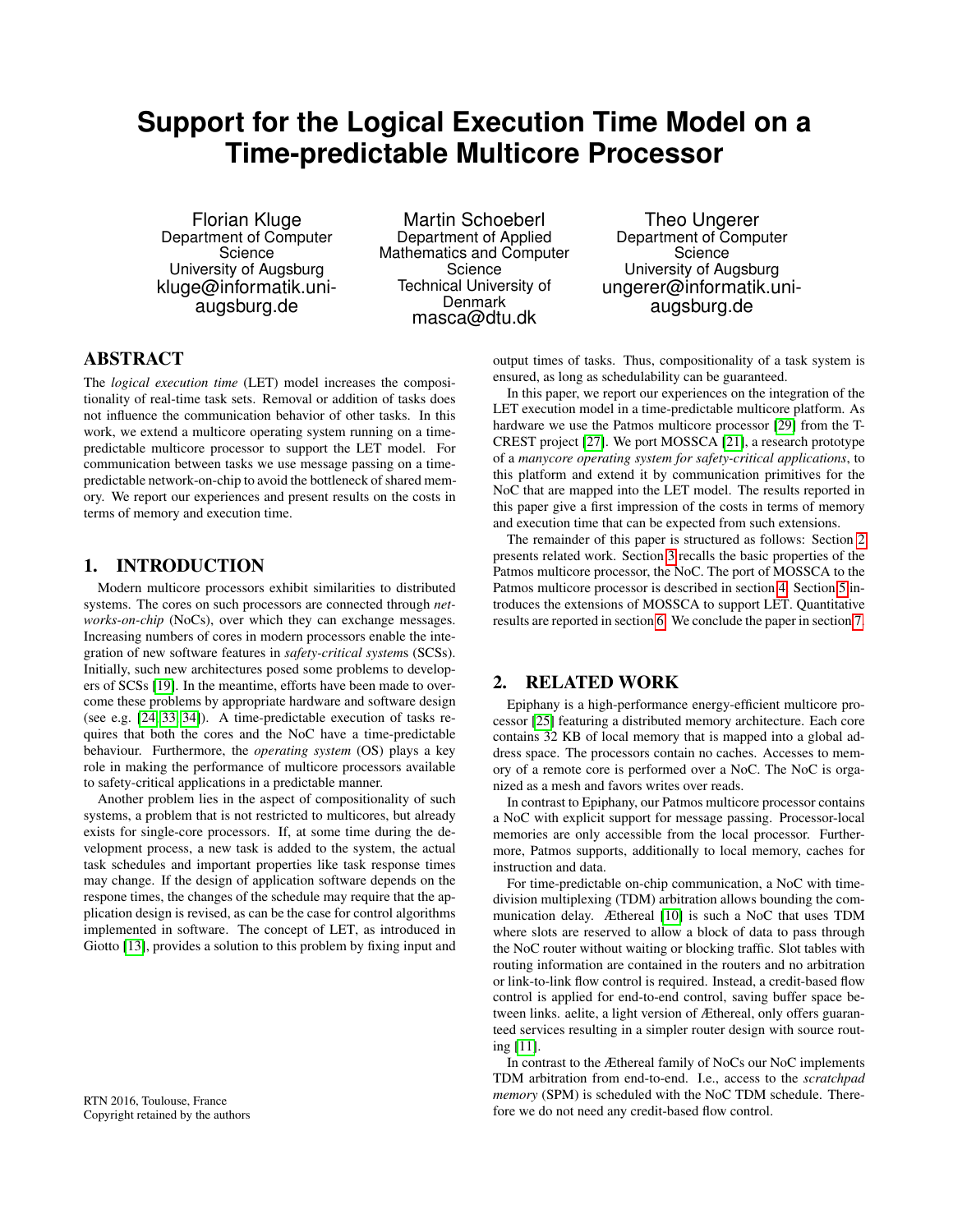Theoretical approaches for calculating maximum response times of a NoC are network calculus [\[3,](#page-4-3) [4,](#page-4-4) [22\]](#page-5-9) and response-time analysis [\[30\]](#page-5-10). Network calculus is used to compute bounds on buffer sizes and bounds on latencies. With traffic shaping, i.e., rate control at the message source, delays and buffer sizes can be bounded. The Kalray multicore processor [\[9\]](#page-4-5) is especially designed to support time-predictable message passing with rate control in the sender and no further flow control [\[8\]](#page-4-6). The NoC response time analysis can be combined with task schedulability analysis to produce an end-to-end schedulability test for multicores [\[16\]](#page-5-11).

When comparing TDM with network calculus [\[26\]](#page-5-12), TDM results in shorter worst-case latencies while network calculus leads to higher bandwidth. However, TDM leads to simpler routers and network interfaces than support for a dynamically scheduled NoC. Therefore, a TDM based NoC is used in the Patmos multicore processor.

The time-composable operating system TiCOS [\[2\]](#page-4-7) has been ported to Patmos [\[36\]](#page-5-13). TiCOS is a light-weight RTOS, which is a fork of the open-source POK project [\[7\]](#page-4-8). TiCOS conforms with ARINC 653 including the ARINC 653 events and ports for synchronization and inter-partition communication. In contrast to MOSSCA, TiCOS supports only a single processor core and therefore does not use the NoC for task communication.

## <span id="page-1-0"></span>3. BASELINE

#### 3.1 Patmos

For safety-critical systems we need a time-predictable platform that allows for worst-case execution time (WCET) analysis. The Patmos processor [\[29\]](#page-5-5) and the multicore version of Patmos developed within the T-CREST project [\[27\]](#page-5-6) is designed to enable and simplify WCET analysis.

Patmos is a dual-issue RISC processor designed with the main objective to allow WCET analysis and is optimized for a low WCET bound. A main focus on Patmos is the memory hierarchy and the organization of local memories. For code Patmos contains a so-called method cache [\[6\]](#page-4-9) and an *instruction scratch-pad memory* (ISPM). The method cache caches whole methods/functions to simplify WCET analysis. When caching whole functions all instructions except call and return are guaranteed hits. Cache misses can only happen on a call or return instruction. The method cache is integrated in the aiT [\[12\]](#page-5-14) and platin [\[15\]](#page-5-15) WCET analysis tools. The ISPM can be used for functions that shall be always loaded in a local memory, e.g., operating system services.

For data, Patmos contains a normal data cache, a stack cache [\[1\]](#page-4-10), and a *data scratch-pad memory* (DSPM). The data cache is organized as write-through cache, as this is the form of data cache that is best supported by WCET analysis tools. Standard data caches hold data from different memory areas that are differently hard to analyze with respect to WCET. E.g., heap allocated data is practically impossible to analyze as addresses are not known statically for the analysis. However, stack allocated data is relatively easy to analyze. Therefore, stack data is cached in Patmos in the stack cache. Data that shall always be loaded in local memory, e.g., operating system data or data that shall be sent via the NoC, can be allocated in the data SPM.

#### 3.2 Multicore Communication

The multicore version of Patmos is connected to two networkson-chip (NOC): (1) a memory tree to access the shared external memory [\[28\]](#page-5-16) and (2) the Argo message passing NoC [\[17\]](#page-5-17). The memory tree provides TDM arbitration to the main memory and is therefore time-predictable. However, communication between cores through main memory is very expensive as the memory is the bottleneck. The message passing Argo NoC is especially designed to allow time-predictable communication between processor cores.

Argo uses TDM for accessing the NoC and performs data movement from the sender SPM to the receiver SPM. A message is sent via the Argo NoC by a DMA inserting packets into the NoC. The novelty in Argo is that the DMA is shared by all message channels via TDM that is synchronous to the NoC TDM [\[32\]](#page-5-18). This mechanism allows for end-to-end TDM based transfer of the messages without any buffering (except pipeline registers) and flow control. Therefore, the worst-case transfer time can easily be computed [\[31\]](#page-5-19).

#### 3.3 MOSSCA

The design of MOSSCA is inspired by the factored operating system (fos) [\[35\]](#page-5-20). Its central concept is to distribute functionalities over a multicore processor, e.g., by assigning each application or thread a separate core. All communication is strictly based on explicit messages that are sent over the NoC. The implementation of MOSSCA assumes a multicore processor where each core possesses local memories where OS and application code and data can be stored. For communication, the NoC connecting the cores must be able to provide hard real-time guarantees.

For the application developer, MOSSCA provides three abstractions, namely *nodes*, *communication channels*, and *servers*. *Nodes* represent the primary execution resources for applications. Each MOSSCA node maps directly to a physical node of the multicore processor. A MOSSCA node acts as container for the binary images of applications and executes the program defined in this image. *Communication channels* represent the basic means for interaction between threads. A communication channel in MOSSCA provides unidirectional communication between a sender *(channel source)* and a receiver node *(channel sink)*. Channels can be used to implement more sophisticated communication patterns on top. A *channel policy* defines limits on the usage of channels to prevent overload of the NoC and the channel sink. MOSSCA *servers* provide services that are used by multiple applications or threads but need to be executed in a centralized manner. Examples are the multiplexing of I/O devices, or OS services that may afflict multiple nodes and therefor must be centralized. Also, applications may define servers that provide library services for computations used in several threads. MOSSCA servers implement non-interruptible transactions. Once a server has started processing an application request, it will finish this request without interruption by other application requests.

Figure [1](#page-2-2) gives an overview of the MOSSCA system architecture. The hardware base is formed by *nodes*. These are connected by a *real-time interconnect* that provides predictable traversal times for messages. Additionally, some nodes have special facilities, e.g. for off-chip I/O. OS functionalities are split into several parts to run in a distributed manner and to achieve high parallelism. An identical kernel on each node is responsible for configuration and management of the node's hard- and software. OS functionalities that require a centralized execution or need to coordinate between several nodes are provided by OS servers. Nodes possessing an offchip connection that is used by at least one of the applications act as I/O servers. For inter-partition communication, MOSSCA allocates dedicated communication servers. Additionally, MOSSCA supports the implementation of application-specific servers that provide e.g., library services used by several threads. Stubs on application nodes provide convenient methods to issue requests to servers.

In the actual implementation of MOSSCA, two kernel images are generated: The *boot kernel* is loaded first to a dedicated node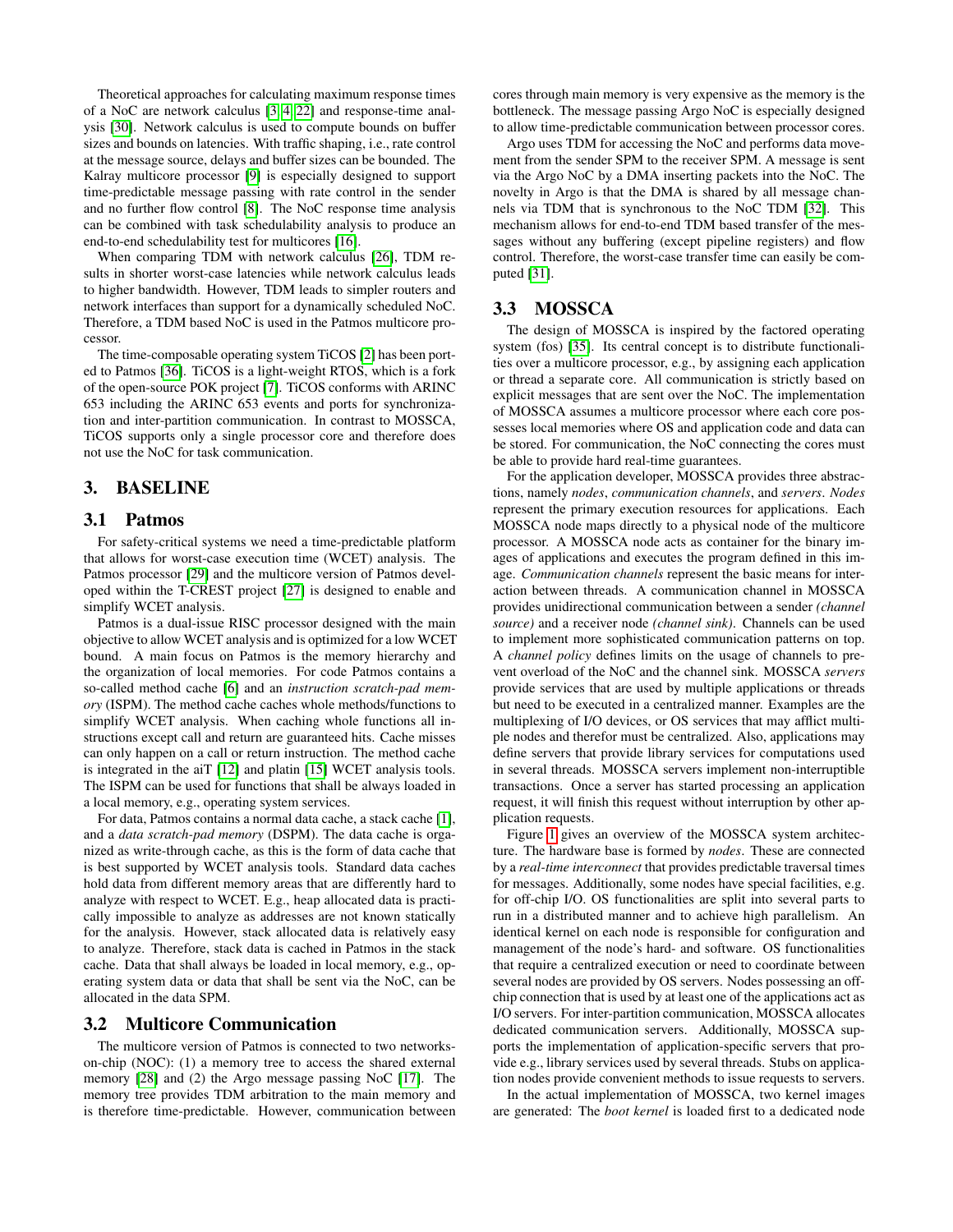

<span id="page-2-2"></span>Figure 1: MOSSCA System Architecture

and coordinates the startup of the multicore processor. The *standard kernel* runs on any other node, it is loaded via the boot kernel. Loading of the kernel is managed by a small BIOS that is executed when the processor starts operation. For each application, a separate image is generated. The advantage of this approach is that the (standard) kernel image must be loaded from ROM only once and then can be distributed to all cores, thus speeding up the boot process [\[20\]](#page-5-21). The MOSSCA reference implementation is developed to run on a multicore simulator [\[23\]](#page-5-22) that implements several instruction set architectures.

## <span id="page-2-0"></span>4. MOSSCA ON PATMOS

MOSSCA was ported to the Patmos multicore implementation with four cores for the Altera DE2-115 FPGA board. An implementation with nine cores is also available for the same board. In both implementations of the multicore processor, core 0 is connected to serial port of the board. The serial port is used both for loading of kernel and application images, and for text output. Requests for code images or output from other cores must be mediated by core 0.

The main challenge in porting MOSSCA to Patmos was the assignment and use of address spaces for the different parts of the kernel and application images. For our first implementation, we decided to leave the local SPMs free to be used by applications, as we expect the amount of application code executed to be much larger than the amount of OS code. Therefore, the MOSSCA kernel is placed in global memory. Kernel code exists only once and is used by all cores. For each core a separate kernel data section is allocated in global memory. Applications may use both global memory and the local SPMs for code and data.

To improve kernel performance, we performed a second implementation where kernel code is placed in the local instruction SPM (ISPM). In this implementation, application code must be executed from global memory, as most of the ISPM is taken by the kernel, and the ISPM could not be enlarged further due to synthesis restrictions. Kernel data is still kept in partitions of the global memory, while the DSPM is fully available to applications.

Communication between cores is performed using the message passing libraries from the T-CREST project [\[31\]](#page-5-19). MOSSCA channels are mapped directly to message passing channels defined in the libraries. These use a DMA engine to transfer data between the communication SPMs of two cores. Therefore, the data must be copied from the data SPM to the communication SPM.

In both implementations, the application running on core 0 on top of the boot kernel has two responsibilities: First, it loads and distributes the kernel and application images of all other nodes during bootstrapping of the processor. Second, during regular operation, it acts as a I/O server for access to the serial port of the board. Output routines for debugging (printf etc.) on other cores write their output data to buffers that are located in the global memory. The I/O server takes completed output messages from the buffers and sends them over the serial line to the connected computer.



<span id="page-2-3"></span>Figure 2: Logical execution time

## <span id="page-2-1"></span>5. LET SUPPORT IN MOSSCA

LET, as introduced in Giotto [\[13\]](#page-5-4), abstracts from the physical execution of periodic tasks. The concept is illustrated in Figure [2.](#page-2-3) A task's LET is equal to its period. Input data is logically read at the start of the period, i.e. a job can only read data that was already available at the start of its period. Output data is made logically available just at the end of the period. Actual job execution may take place anywhere inside the period. Thus, the availability of data is independent from the physical execution of the tasks, as long as a given task set is feasible at all. This approach has two advantages: First, it increases the compositionality of application software. Adding new tasks does not change the communication behaviour of the tasks, as long as the system is still schedulable. Once the parameters for e.g. a software controller have been tuned for the communication schedule defined by LET, they can be kept regardless of additional tasks. Second, with the same argument, the software can easily be ported to other hardware platforms as long as the periods and schedulability can be kept.

An extension of Giotto for distributed system is proposed in [\[14\]](#page-5-23). A priori, timing interfaces are defined for tasks that determine the time slots that the tasks can use for computation and communication. The task implementations must adhere to these. For communication between tasks running on different nodes, the underlying network must be able to give timing guarantees such that the predefined time slots can be met. Additionally, a time synchronization between the different nodes is required, which can be achieved through the predictable network. Actual implementations of the tasks can be performed independently from each other.

A more general concept has been defined for OASIS [\[5\]](#page-4-11). Here, a task is subdivided into subtasks that are executed sequentially. Each subtask has its own LET. Evolution of the logical time is performed explicitly by an advance instruction adv(time) that is called at the end of each subtask.

The Patmos multicore processor with the Argo NoC provides a good hardware platform for the implementation of the LET model. Both enable a time-predictable execution, thus allowing to fix time slots for computation and communication a priori. The Argo NoC can supply a global timing signal that can drive time counters for physical time on each node synchronously. The counters are synchronized by the bootstrap reset sequence of the NoC [\[18\]](#page-5-24).

To support the LET model, the OS has to provide special communication primitives to the application(s). Traditionally, data sent by a task to another one is available as soon as it has been physically received. LET requires that a task instance can only read data that was already available at the task's activation. This behaviour must be reflected by the communication primitives of the OS.

#### 5.1 Implementation in MOSSCA

In our implementation, we borrow the idea of the adv instruction from OASIS. The kernel manages a logical clock that is implemented as a counter variable. Each time the application issues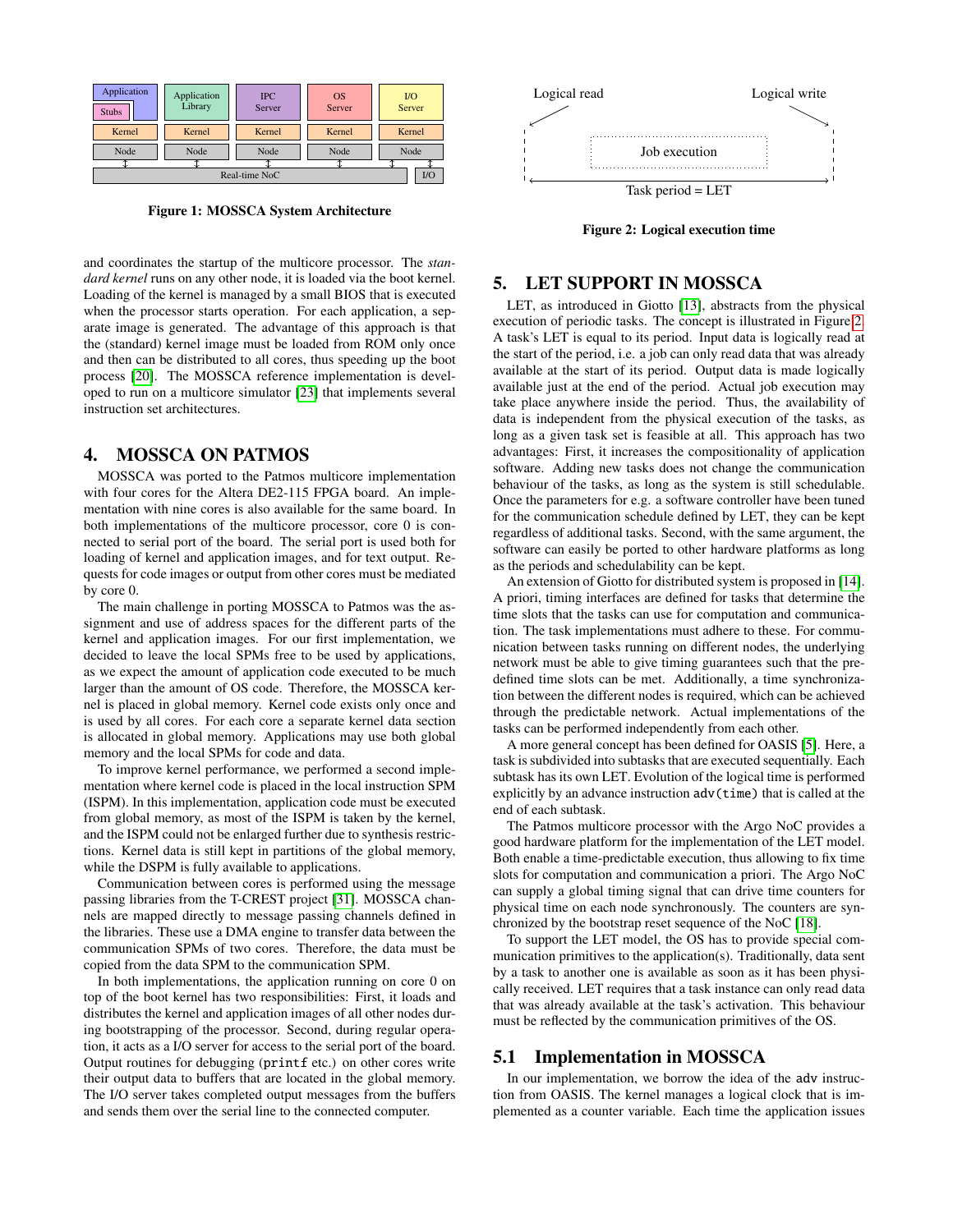an adv call, the counter is advanced and execution of the application is suspended until the physical time matches the logical time.

For communication, a read/write semantic is implemented, i.e. only the most recent value received over a communication channel is relevant, older values can be discarded. The term "most recent" in this context means the value that is available at the start of a subtask's time slot, regardless when the read operation is performed during the time slot. For each communication channel, a cyclic buffer is allocated on the receiver node. A single element in the buffer consists of its logical availability time and the actual data. The size *sB* of the buffer depends on the periods of the sender and receiver tasks *P<sup>S</sup>* and *PR*. The buffer must be able to hold as many elements as can arrive during one period of the receiver task, plus the element that arrived just before the start of the period. This is to ensure that even if the receiver physically reads the data just at the end of its period, the relevant element is still available. Thus, the buffer size is calculated as:

$$
s_B = \left\lceil \frac{P_R}{P_S} \right\rceil + 1\tag{1}
$$

The write locations in the buffer are managed by the sender node using a counter. The send command (see alg. [1\)](#page-3-1) can be issued at any time during the sender's execution. The command copies the data to the communication SPM and marks the message for sending. The actual transmission of the data is deferred until the sender issues an adv call (alg. [2\)](#page-3-2), as just then the availability time can be determined. On receiver side, reading from the buffer returns the element that was available at the start of the reader's current time slot, i.e. its current logical time (recall that the LET is advanced just at the end of a job).

| Algorithm 1: Send command |                                                 |  |  |
|---------------------------|-------------------------------------------------|--|--|
|                           | 1 Function send_message( <i>message, dest</i> ) |  |  |
|                           | select send channel buffer $b_{\text{dest}}$ ;  |  |  |
| $\overline{\mathbf{3}}$   | copy data to $b_{\text{dest}}$ ;                |  |  |
| $\overline{\mathbf{4}}$   | mark $b_{\text{dest}}$ for sending;             |  |  |
|                           |                                                 |  |  |

<span id="page-3-1"></span>Algorithm 2: adv command

<span id="page-3-5"></span><span id="page-3-4"></span>

| 1 <b>Function</b> adv( <i>time</i> ) |                                                        |  |  |  |  |
|--------------------------------------|--------------------------------------------------------|--|--|--|--|
| $\overline{2}$                       | $ltime \leftarrow litime + time;$                      |  |  |  |  |
| $\overline{\mathbf{3}}$              | foreach outgoing channel c do                          |  |  |  |  |
| $\overline{4}$                       | <b>if</b> Message m buffered for sending over $c$ then |  |  |  |  |
| $\overline{5}$                       | Setup DMA for transfer of $m$ ;                        |  |  |  |  |
| 6                                    | end                                                    |  |  |  |  |
|                                      | end                                                    |  |  |  |  |
| 8                                    | while physical time $\langle$ ltime do                 |  |  |  |  |
|                                      | end                                                    |  |  |  |  |

<span id="page-3-6"></span><span id="page-3-2"></span>If both sender and receiver thread are executed periodically with periods  $P_S$  resp.  $P_R$ , then a direct access to the buffer is possible. Instance *n* of the receiver  $(n = 0, 1, \ldots)$  reads the value from instance *k* of the sender, where

$$
k = \left\lfloor \frac{nP_R}{P_S} \right\rfloor \tag{2}
$$

Then, the buffer offset  $o<sub>b</sub>$  is:

$$
o_b = k \mod s_B \tag{3}
$$

If the more general execution model from OASIS is used, where subsequent segments of tasks can have different LETs, either a



<span id="page-3-3"></span>Figure 3: Time slot

more complex calculation is necessary, or the correct element can be found by simply looping through the buffer. The execution time of the loop is bounded by the size of the buffer.

#### 5.2 Length of Time Slots

The slot durations, i.e., the parameters of the advance calls, are derived from application requirements. However, they must also take into account the additional work of the adv call (see fig. [3\)](#page-3-3). First, the handling of the advance call itself takes some time. During this time, especially the send operations are started. Second, the DMA transfers for the send operations must be finished at the end of the time slot, as then the data must be available at the receiver nodes. Finally, ongoing DMA transfers may slow down the setup of further transfers (line [5](#page-3-4) in alg. [2\)](#page-3-2). Therefore, additional time must be provided inside the time slot.

The minimum slot length could be reduced, if the OS knows the length of the slot already at its beginning. Then, the availability time of data can already be determined when a send command is issued. Thus, transmission of data could already be started when the send command is executed, and the DMA transfer could overlap with further computations.

#### <span id="page-3-0"></span>6. QUANTITATIVE PROPERTIES

The following results are based on a small sample application consisting of three nodes that mimic a sensor/computation/actuator system, where every second a message is passed through all three nodes. Each message has a size of 16 bytes.

#### 6.1 Code Size

In the current implementation, the functions for management of LET and LET communication increase the size of the MOSSCA kernel code section by about 2 kB. The whole code section has a size of about 25 kB. As the current implementation is a proof of concept, it is not yet optimized for size. We expect that the size can be reduced strongly through optimizations. For comparison, the text sections of the MOSSCA reference implementation on a ARMV6-M ISA take only around 7.5 kB of memory, with about 2.3 kB for output functions. A part of this large difference between the Patmos and the ARMV6-M code sizes stems from the fact, that the ARMV6-M images mostly uses Thumb instructions, most of which have a width of only 16 Bits, whereas Patmos instructions have at least 32 Bits. Also, the implementation for Patmos uses some additional libraries for NoC access that are not needed in the MOSSCA reference implementation.

Concerning kernel data, only a counter variable must be added. For management of the channels, another integer variable that holds the size of the receive buffer is added to the management structures. As we expect only few channels to be managed on a single node, this memory overhead for data is negligible in our view.

#### 6.2 Execution Time of LET Extension

We have measured the execution times of relevant parts of our extensions. Table [1](#page-4-12) shows the numbers for the first implementa-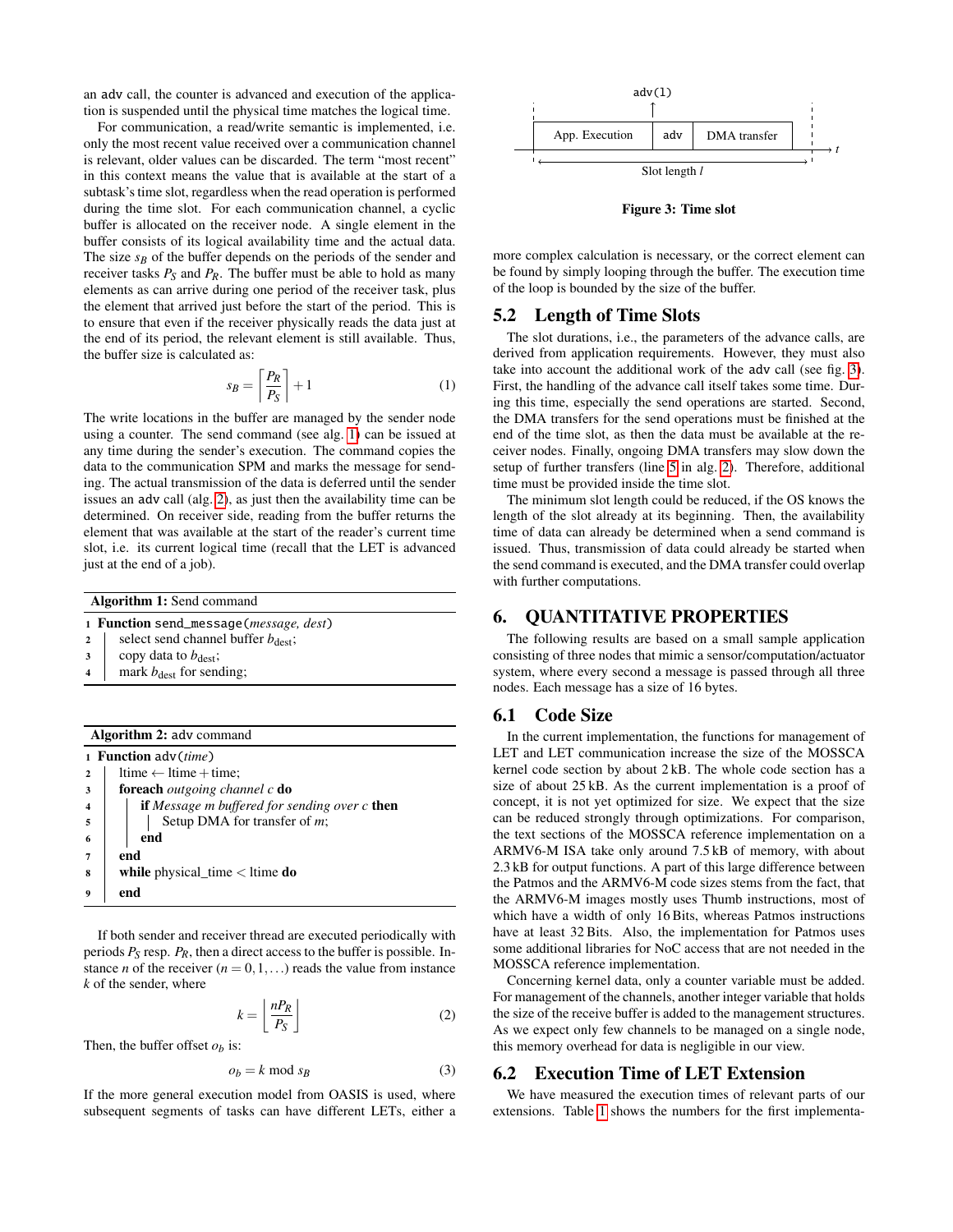<span id="page-4-12"></span>Table 1: Minimum and maximum execution times of important code parts (kernel executed from global memory)

| min   | max   |
|-------|-------|
| 3.201 | 6.257 |
| 4.276 | 4.279 |
| 3.171 | 3.255 |
| 2.352 | 2.520 |
|       |       |

tion of MOSSCA, where kernel code is executed from the global memory. Although minimum and maximum values span a larger interval for some operation, the actual behaviour is quite regular. For the send command (algorithm [1\)](#page-3-1), the extreme values occur only once, while all other instances take 6,173 cycles. Similar behaviour is exhibited by the receive command which loops through receive buffer. Here, most executions take 4,279 cycles. The *adv check* times are calculated from the execution time of the whole loop in the adv function (lines [3](#page-3-5)[-7](#page-3-6) in algorithm [1\)](#page-3-1), with the times for setting up the DMA channels (line [5\)](#page-3-4) deducted. In our experiments, the time for the check is constant on each node and depends only on the actual position of the node. The minimum value of 3,171 cycles is found on node 1, while the check on node 3 always takes 3,255 cycles. The execution times for setting up the DMA channels alternate between the shown minimum and maximum values on any node. This is due to the organisation of the actual send buffer, which has provides two places. When both places have been used, some additional management work is performed by the software.

The high execution times stems mostly from cache misses and the necessity for off-chip memory accesses. In the Patmos 4-core, a burst fetch of four 32-bit words from external memory takes in the worst case 104 clock cycles. Thus, even though the functions are rather short, e.g. < 128 instructions for the send call, they have a high execution time.

If kernel code is executed from the ISPM, the execution times decrease drastically. Table [2](#page-4-13) shows the measured execution times for the same functions as described above. Aside from the reduction, the execution shows the same regular behaviour as in implementation using global memory for storing kernel code.

The worst-case transmission time of a message is bounded and can be computed as shown in [\[31\]](#page-5-19).

## <span id="page-4-0"></span>7. CONCLUSIONS AND OUTLOOK

We have ported the MOSSCA operating system to the Patmos multicore processor and enhanced the implementation by communication mechanisms that adhere to the LET concept. Thus, the compositionality of applications is increased, as changes in a task set no longer influence the other tasks' communication behavior. The LET extensions of MOSSCA use the Argo message passing NoC of the multicore processor. Messages are passed to buffers on the receiver node, and made available to the application only after their logical arrival time. As the Argo NoC uses time-division multiplexing for arbitration, the maximum transfer time of a message can be bounded. Furthermore, the Argo NoC provides a global time base that is used to drive the clock counters of all cores.

Runtime measurements of the LET extensions mainly point out the disadvantages of execution code from a global memory with long access latencies. Even code sequences of only a few hundred instructions take thousands of cycles to execute. We could achieve a drastic reduction of execution times by executing the kernel code from ISPM.

<span id="page-4-13"></span>Table 2: Minimum and maximum execution times of important code parts (kernel executed from ISPM)

|               | min | max |
|---------------|-----|-----|
| send command  | 429 | 675 |
| recv command  | 751 | 836 |
| ady check     | 159 | 273 |
| adv DMA setup | 533 | 751 |

The LET extensions to MOSSCA increase the code size by less than 10 %. We expect that we will reduce this overhead in the future through an optimization of the MOSSCA implementation. Thus, we will be able use the SPMs of the single cores more efficiently, and especially make more space available for applications.

#### 8. REFERENCES

- <span id="page-4-10"></span>[1] S. Abbaspour, F. Brandner, and M. Schoeberl. A time-predictable stack cache. In *Proceedings of the 9th Workshop on Software Technologies for Embedded and Ubiquitous Systems*, 2013.
- <span id="page-4-7"></span>[2] A. Baldovin, E. Mezzetti, and T. Vardanega. A time-composable operating system. In *WCET*, pages 69–80, 2012.
- <span id="page-4-3"></span>[3] R. L. Cruz. A calculus for network delay. I. Network elements in isolation. *IEEE Transactions on Information Theory*, 37(1):114–131, Jan 1991.
- <span id="page-4-4"></span>[4] R. L. Cruz. A calculus for network delay. II. Network analysis. *IEEE Transactions on Information Theory*, 37(1):132–141, Jan 1991.
- <span id="page-4-11"></span>[5] V. David, J. Delcoigne, E. Leret, A. Ourghanlian, P. Hilsenkopf, and P. Paris. Safety properties ensured by the oasis model for safety critical real-time systems. In W. Ehrenberger, editor, *Computer Safety, Reliability and Security*, volume 1516 of *Lecture Notes in Computer Science*, pages 45–59. Springer Berlin Heidelberg, 1998.
- <span id="page-4-9"></span>[6] P. Degasperi, S. Hepp, W. Puffitsch, and M. Schoeberl. A method cache for Patmos. In *Proceedings of the 17th IEEE Symposium on Object/Component/Service-oriented Real-time Distributed Computing (ISORC 2014)*, pages 100–108, Reno, Nevada, USA, June 2014. IEEE.
- <span id="page-4-8"></span>[7] J. Delange and L. Lec. Pok, an arinc653-compliant operating system released under the bsd license. *13th Real-Time Linux Workshop*, 10 2011.
- <span id="page-4-6"></span>[8] B. Dupont de Dinechin, Y. Durand, D. van Amstel, and A. Ghiti. Guaranteed services of the NoC of a manycore processor. In *International Workshop on Network on Chip Architectures (NoCArc)*, pages 11–16, New York, NY, USA, Dec. 2014. ACM.
- <span id="page-4-5"></span>[9] B. Dupont de Dinechin, D. van Amstel, M. Poulhiès, and G. Lager. Time-critical computing on a single-chip massively parallel processor. In *Conference on Design, Automation and Test in Europe*, DATE '14, pages 97:1–97:6, 3001 Leuven, Belgium, Belgium, 2014. European Design and Automation Association.
- <span id="page-4-1"></span>[10] K. Goossens and A. Hansson. The AEthereal network on chip after ten years: Goals, evolution, lessons, and future. In *Proceedings of the 47th ACM/IEEE Design Automation Conference (DAC 2010)*, pages 306 –311, 2010.
- <span id="page-4-2"></span>[11] A. Hansson, M. Subburaman, and K. Goossens. aelite: a flit-synchronous network on chip with composable and